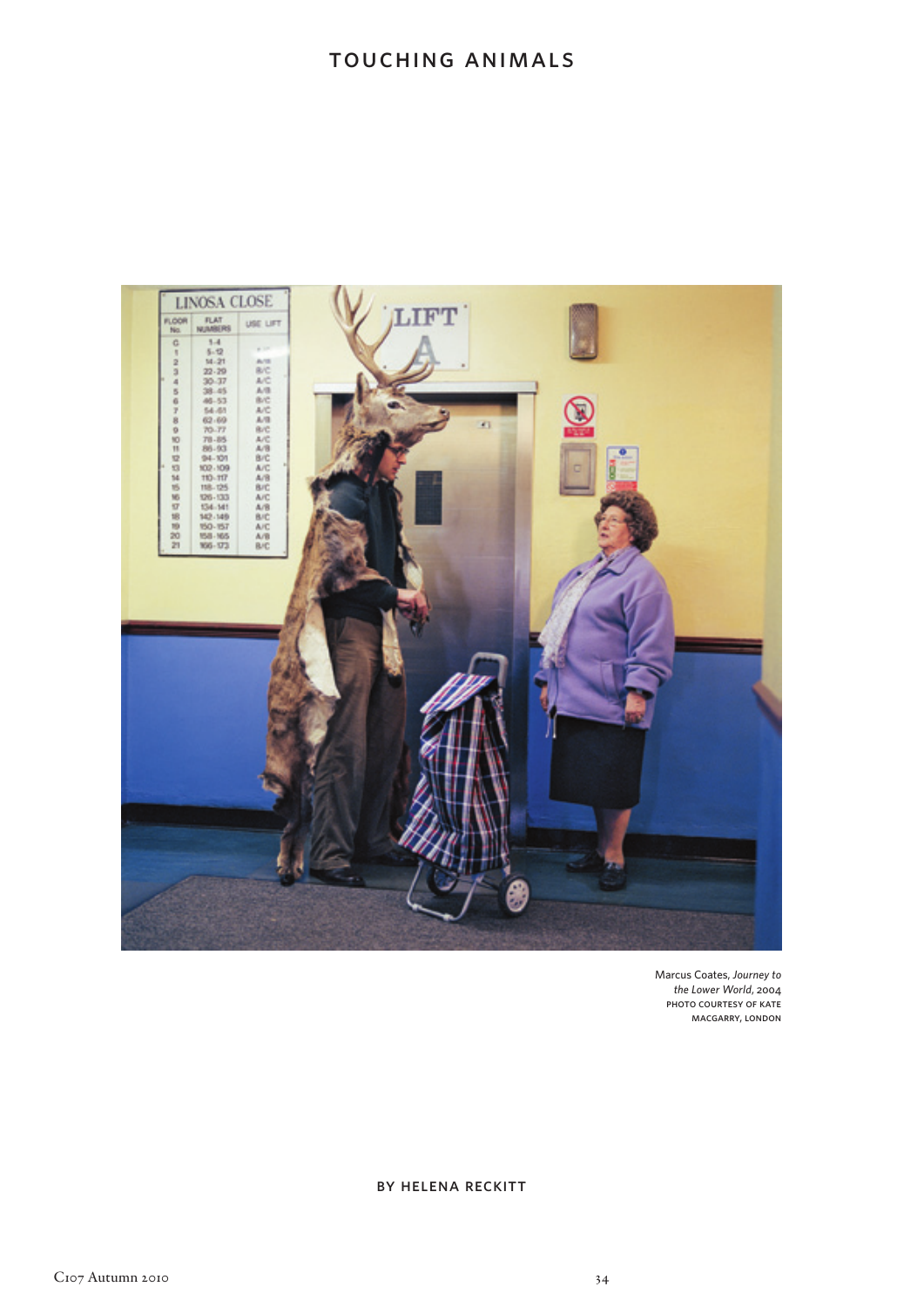$A<sup>s</sup>$  a child, I found my psoriasis-prone scalp to be an unex-<br>pected source of pleasure. At bedtime, my mother would search my head for flaky patches, which she doused with softening creams and astringent lotions before combing them out. These tuck-in sprees soon developed into thorough physical investigations during which, armed with tweezers and a bedside-table lamp, my mother would prod and squeeze every suspect pore on my face and back.

Living with cats has brought home the latent atavism of rituals that my mother and I called "monkey times." Beyond revelling in my cats' idiosyncratic characters, and in our games and shared looks, I find that our mutual desire for physical contact and interaction conjures up memories of my mother's searching, administering fingers as I scan my pets' fur for mats and fleas, and the cats in turn subject me to insistent licking. The probing caress of their rough little tongues—in the case of the youngest cat, accompanied by the gentle cradling of my finger between her paws, claws carefully retracted—completes this phylogenetic loop. Along with returning me to our species' pre-linguistic days, this exchange of grooming integrates my cats into at least my corner of human society—prompting from me something like the goofy, uncensored babble that mothers use with their infants that psychologists call "motherese"1— and may do more if Robin Dunbar is right in his linking of grooming and language.

Developing a claim that language emerged amongst primates because our societies had become too large to support the time-consuming cleaning rituals that previously maintained social bonds, Dunbar launches his fascinating book *Grooming, Gossip and the Evolution of Language*  with a reverie on primate tactility.

The initial frisson of uncertainty in an untested relationship, the gradual surrender to another's avid fingers flickering expertly across bare skin, the light pinching and picking and nibbling of flesh as hands of discovery move in surprise from one freckle to another newly discovered mole. The momentarily disconcerting pain of pinched skin gives way imperceptibly to a soothing sense of pleasure, creeping warmly outwards from the centre of attention. You begin to relax into the sheer intensity of the business, ceding deliciously to the ebb and flow of the neural signals that spin their fleeting way from the periphery to brain, pitter-pattering

their light drumming on the mind's consciousness somewhere in the deep cores of being.2

This vivid account, with its suggestion that the author has experienced the visceral ministrations that he describes, helps to explain why reciprocal grooming proved so vital for maintaining social cohesion, and offers a taste of the embodied pleasures of interspecies relations.

Encounters with creatureliness feature prominently in some of today's most compelling visual art, some of which I included in *Adaptation: Between Species*,3 an exhibition that explored "what happens when humans, animals and the natural world meet."4 "Coming out" as a pet fancier enabled me to embrace the stereotype of the childless, middle-aged woman whose desire for intimacy and "playful domination"<sup>5</sup> results in an excessive devotion to cats. While not showing nit-picking or fur inspection *per se*, the works I included spoke to the human longing to bond with non-human creatures, and to the communications and miscommunications, identifications and projections that can ensue.6 Pieties about animal rights and welfare interested me less than an ambivalent posture that foregrounds failed connections and misplaced desires between animals and humans, as much as glimpses of interspecies reciprocity or exchange.

Art about human/creaturely relations can never escape the spectre of Joseph Beuys, whose shaman-like performances featuring animals (including a rabbit in *How to Explain Pictures to a Dead Hare* [1965], and a coyote in *I Like America and America Likes Me* [1974]), offer an unavoidable reference point. Marcus Coates' *Journey to the Lower World*  (2004) shows the artist following Beuys as he attempts to heal social problems by channelling animal spirits. Yet where Beuys was earnest in his spiritual and therapeutic aspirations, Coates understands the absurdity of his endeavours. We struggle to suppress a laugh as we watch him don stag hide and antlers over his checked shirt and corduroys before the residents of a Liverpool housing estate that is scheduled for demolition. Accompanied by bongo drums, Coates emits a succession of squawks, grunts and screeches that, he explains subsequently, he channelled from the birds and beasts that he encountered in the lower world. "I started at the top floor... the 21st floor, and when I got to the ground floor, I just kept going down." The group's reactions—of horror, embarrassment, nervousness, boredom, and explosive amusement—comprise much of the footage, giving it a "You've Been Framed" quality. "Becoming animal," as Deleuze and Guattari termed it, Coates tries to counter the strategies of detachment with which we separate ourselves from creatures and from nature. He wants to learn from the world of primal instincts and uncivilized wisdom. Possessed by animal spirits, Coates is "un-manned" a fool and a buffoon of a particularly English sort.

This regressive, and also peculiarly English, impulse likewise characterizes Lucy Gunning's *The Horse Impressionists* (1994). Her video depicts five women who answered an ad calling for women who could impersonate horses, and shows them trotting and galloping, neighing and whinnying in London parks, streets and a tunnel. Symbols of phallic power, and beloved by adolescent girls, horses occupy a special place in the female imagination. Through animal drag, these women transgress their prescribed social roles and access a particular non-linguistic agency, pleasure and ecstatic release as they elude simple impersonation and become contaminated with horse-ness.

Coates and Gunning place us firmly within the realm of childish games and role-playing—including a regression that provokes unrestrained laughter from viewers. In contrast, tears and a sense of wonder are the likely responses from viewers of Javier Téllez's *Letter on the Blind, for the Use of Those Who See* (2007). This stunning black-andwhite 16mm film documents what Eve Kosofsky Sedgwick calls the "haptic absorption"7 of members of one species in another. Téllez, who often collaborates with socially marginalized people in his art, shows six blind people as they encounter an Indian elephant in a disused outdoor swimming pool. With varying degrees of confidence and trepidation they approach the calm elephant, whose hide, trunk and ears they examine with their hands. A voiceover records their responses: her ears resemble "curtains in someone's mansion"; her hide is like "goat skin"; "fake rubber"; "a car tire, except it was warm." One man is wary: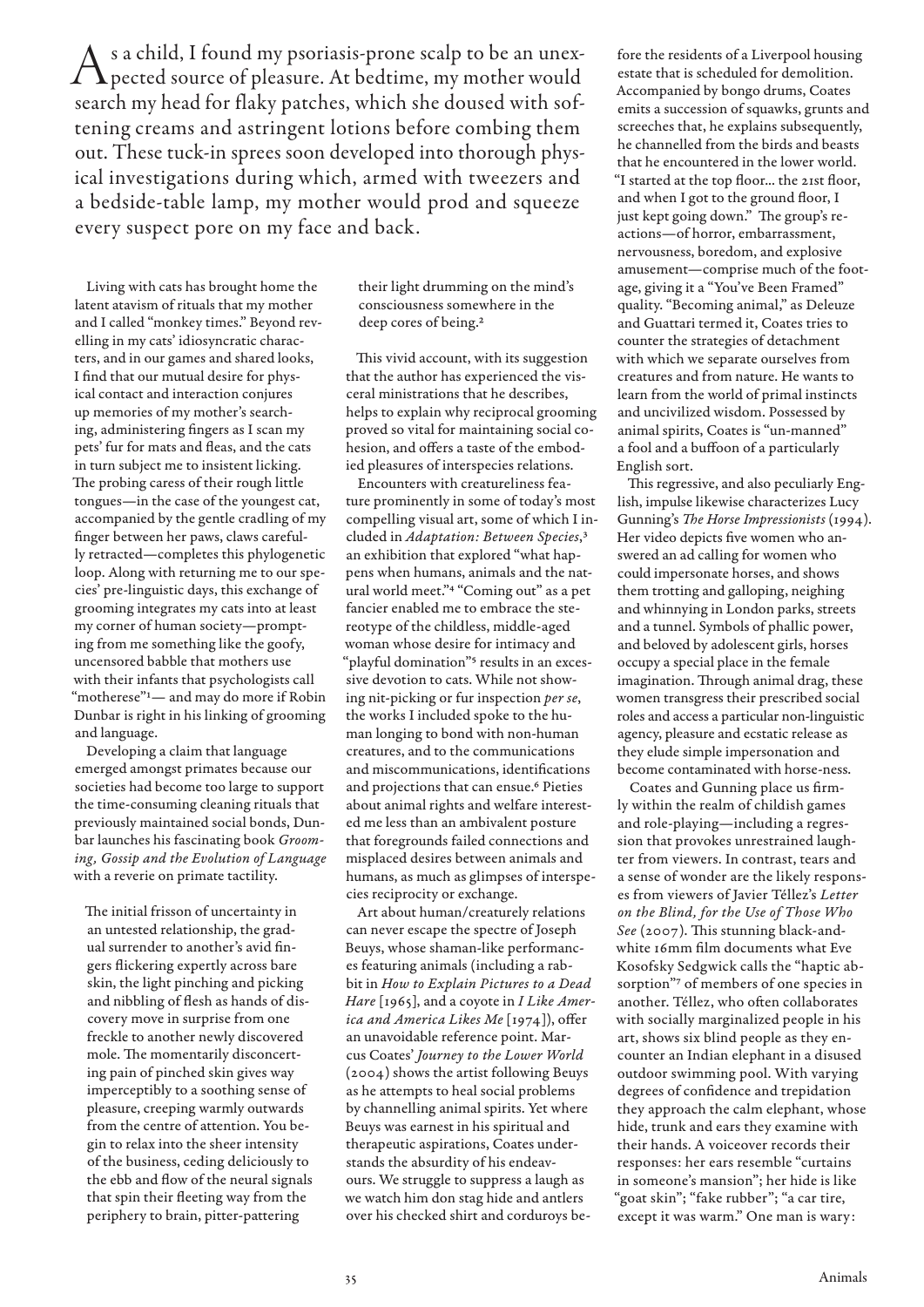

Javier Téllez, *Letter on the Blind, for the Use of Those Who See*, 2007 (still from video installation). photo courtesy of the artist and galerie peter kilchmann, zurich

fastwürms, *Crew Portrait*, 1994 PHOTO COURTESY of fastwürms





Shaun Gladwell, *Apologies 1–6*, 2006 photo courtesy of the artist and anna schwartz gallery





Sandra Meigs, *Girl Pulling Swans by Necks. red*. From the series *Ride*, 2004, oil & gesso on canvas on board, 91.4 cm × 61 cm PHOTO COURTESY of the artist

Sandra Meigs, *Girl Kissing Ducks. blue*. From the series *Ride*, 2004, oil & gesso on canvas on board, 91.4 cm  $\times$  91.4 cm photo courtesy of the artist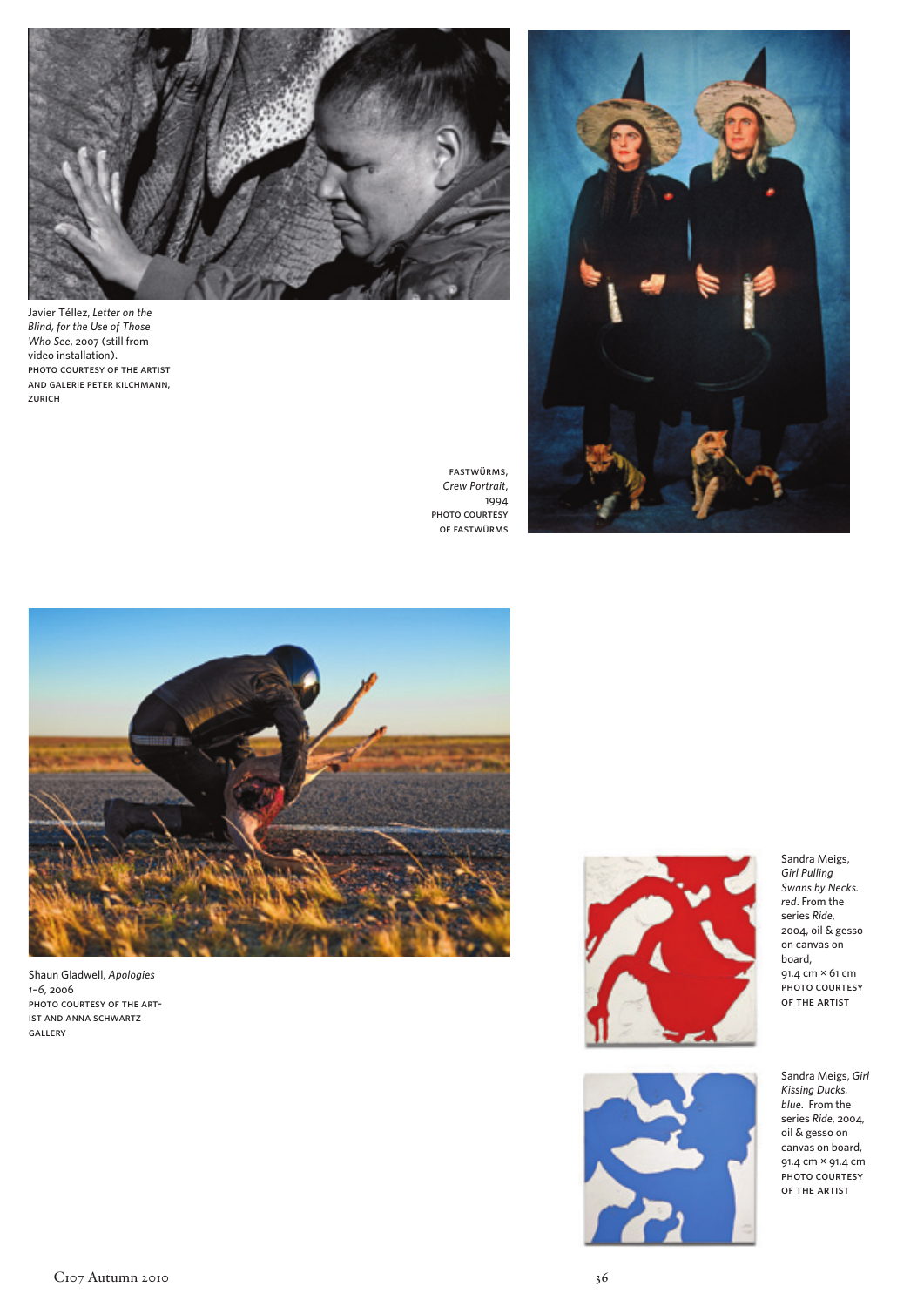"It wasn't a good feeling, I wouldn't do it again." But another bald, suavely dressed guy with rings on his fingers spans the elephant's body with his arms, presses his face against her side and addresses her like a lover: "Hey girl…you're beautiful, Beulah, beautiful girl…like the ocean in there, huh." Sensing her restlessness, he soothes her with "all right, girl, I'm out, thank you," then kisses his hand and presses it gently to her side. "You feel the ridges and the bumps and you feel the life pulsing through her. You can't hide it. You feel the power and the strength but you also feel the tenderness," he rhapsodizes.

Yet for centuries our culture has denigrated human/animal relations, belittling animal lovers as "perverted, pathetic or wasteful… damned with the accusation of sentimentality, as if having sentiments or feelings for other species were a sign of weakness, intellectual flabbiness, or mental disturbance."8 Studies from the mid-60s and early 70s argued that "pet owners are less psychologically healthy than non-pet owners" and that "the pet seems to function as a detriment to effective social relationships and consequently to the person's mental health."9 Although medical research has since refuted such claims while attributing reduced levels of stress, heart disease and mental illness to the influence of companion animals, such stereotypes persist.<sup>10</sup>

After all, between 1560 and 1700 some three quarters of a million people, mainly lonely, impoverished women, were executed on charges of necromancy. In England, the mere presence of an animal companion was enough to provoke charges of witchcraft. fastwürms, themselves practising witches, playfully reference this history in a mixed-media installation that includes a photograph of themselves in witch's garb and flanked by two ginger tabbies. *Pant Pollen* (2010), an "interspecies collaboration," is made up of a sandwich board covered with fabric balls that contain home-grown catnip, and a video of a white cat nuzzling one that has been velcroed to a trousered human leg thoughtfully at cat-chin height.

Writing about the behaviour of the English people during World War II, George Orwell attributed their obsession with animals to their anxieties about the decline of the human species in the wake of such devastation.11 Pet phobia aside, Orwell's hunch about the displacement of parental feelings onto pets has a point. My childless friends and I make sport of our pet fetishism, posting pictures of our companion animals on Facebook, using

them as avatars, endowing them with our surnames, and joshing about bringing pets into the office for Mother/Daughter Days. This lighthearted self-denigration perhaps masks the reality that the affection of animals is one of the constants in our seemingly unmoored lives. As children, many people who grow up queer or in other ways socially isolated find solace in animals, backing up the observations of therapists who include animals in their work that "the individuals who seem to benefit most are those who, for whatever reason, feel alienated or rejected."12

Certainly the assertion of the animal lover's abject identity—with pets as inappropriate or even pathetic love objects—resonates with the queer embrace of devalued cultural phenomena and outsiderness. Carla Freccero's definition of queer subjectivity as "penetrative reciprocity, a becoming object for another subject and a resultant joy or ecstasy"13 speaks as much to human/animal encounters as it does to those between humans of whatever gender.

The underlying oddness of human/ creaturely relations interests Sandra Meigs, whose 2004 *Ride* series depicts girlish figures as they merge with domestic and farmyard animals. *Girl Pulling Swans by Necks* depicts a female figure as she grabs the neck of one goose and fastens her lips against the neck of another. With its overtones of fairy tales and children's songs and stories, the bright redon-white painting also recalls the myth of Leda being abducted by Zeus who has taken the form of a swan. As in the best children's stories, dark desires and primal emotions are expressed with a light touch: Meigs' bright paintings, each in a primary colour on ridged, gessoed canvases, have the feeling of children's book illustrations or folk art. They also possess the quality of a Rorschach test. Look carefully and you can make out forms between Meigs' figures and in the white gesso ridges—a ghost or a dog, a penis or a breast? Like Wittgenstein's famous duck/rabbit test, we bring our own readings to these deceptively simple pictures. In a similar way, these works encourage us to project our feelings about interspecies tactile relations. While Meigs' evocation of mutual suckling between members of different species may cause offence, and the appearance of a woman breastfeeding a piglet would be likely to provoke moral outrage, Serpell notes that "in countless hunting and gathering or simple agricultural societies, the suckling of young animals is considered perfectly normal and natural."14

What Mary Midley characterized as the "gratuitous perversion"15 of pet-keeping also concerns Michelle Williams Gamaker. In *Sunday Afternoon II* (2001), we see the artist lying prone on a living room floor as two greyhounds (apparently her own) lick her face, legs, and manicured hands with their saliva-coated tongues. Their movements and sounds claws scuttling against polished wood, muffled growls—are heightened by the video's slightly slowed-down footage. Inspired by newspaper stories of elderly people who are found dead and ravaged by their famished pets, the piece wonders what might happen when good dogs turn bad. Installed close to the ground as a video projection or on a flat-screen monitor, the work positions viewers from the dogs' perspective and encourages them to peer down at the artist's body through the frame created by one dog's legs. We imagine stifling Sundays when the prospect of erotic dalliance with a pet relieves the tedium of a long afternoon. Like Meigs' work, this piece also has historical and mythic overtones, tapping into the medieval French cult of Guinefort (the greyhound saint), the prevalence of hunting dogs in portraits of the landed gentry and the presence of dogs, whose tongues were thought to have healing powers, at shrines in ancient Greece.16

We never see Williams Gamaker's entire face in the video as the camera moves no higher than her chin. This tendency not to depict the human face also characterizes Shaun Gladwell's *Apology to Road* $kill I-6 (2007-09)$ , a video in which the artist, dressed in motorcycle gear, keeps on his helmet and never shows his face.17 Kosofsky Sedgwick considers being refused a look central to the phenomenon of shame:

Theorists and psychologists of shame locate the proto-form (eyes down, head averted) of this powerful affect—which appears in infants very early, between the third and seventh month of life, just after the infant has become able to distinguish and recognize the face of its care-giver—at a particular moment in a particular repeated narrative. That is the moment when the circuit of mirroring expressions between the child's face and the caregiver's recognized face (a circuit that, if it can be called a form of primary narcissism, suggests that narcissism from the very first throws itself sociably, dangerously into the gravitational field of the other) is broken: the moment when the adult face fails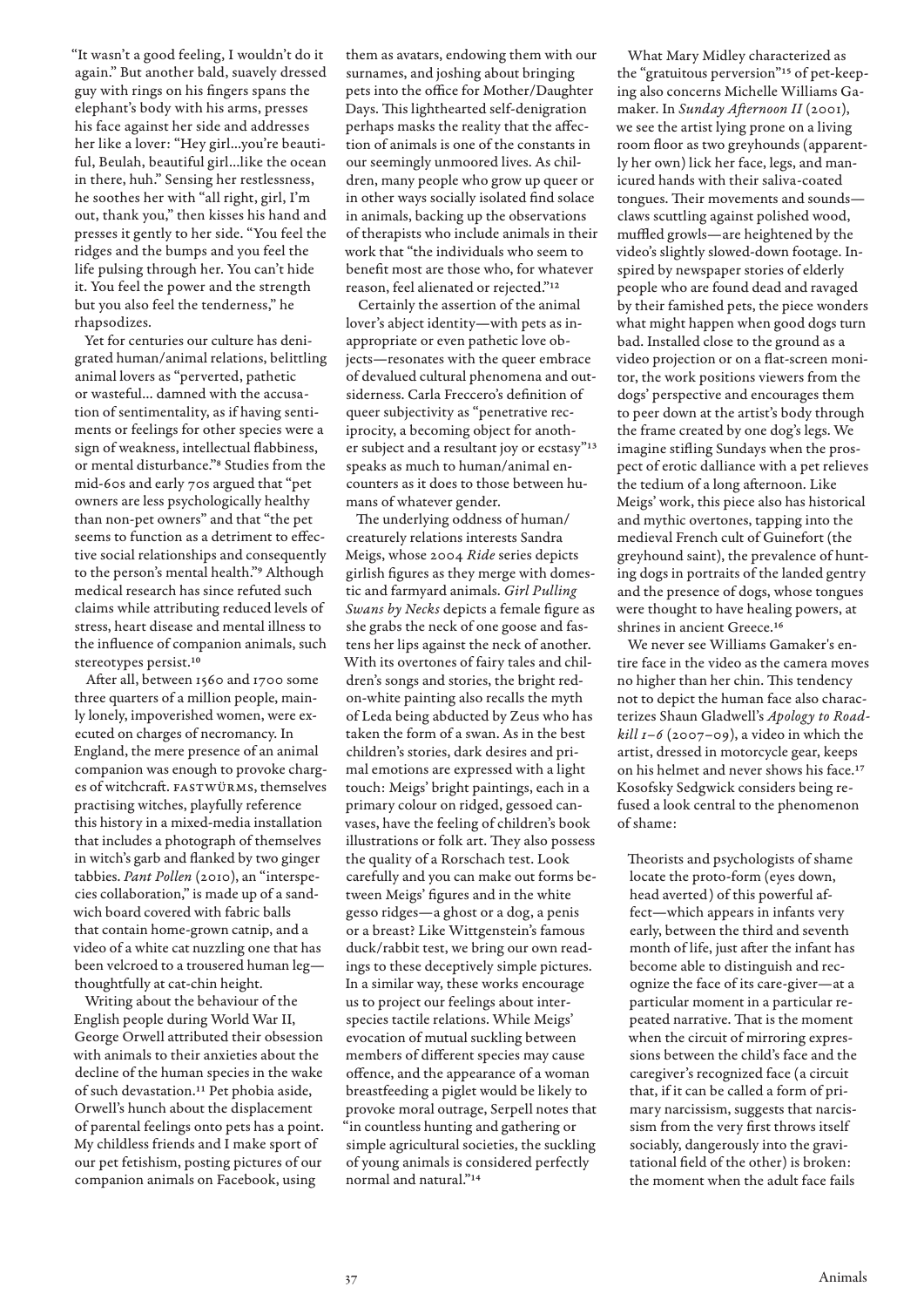## Michelle Williams Gamaker,<br>Su*nday Af*<br>noon II, 20<br>IMAGE *Sunday Afternoon II*, 2001 courtesy the artist